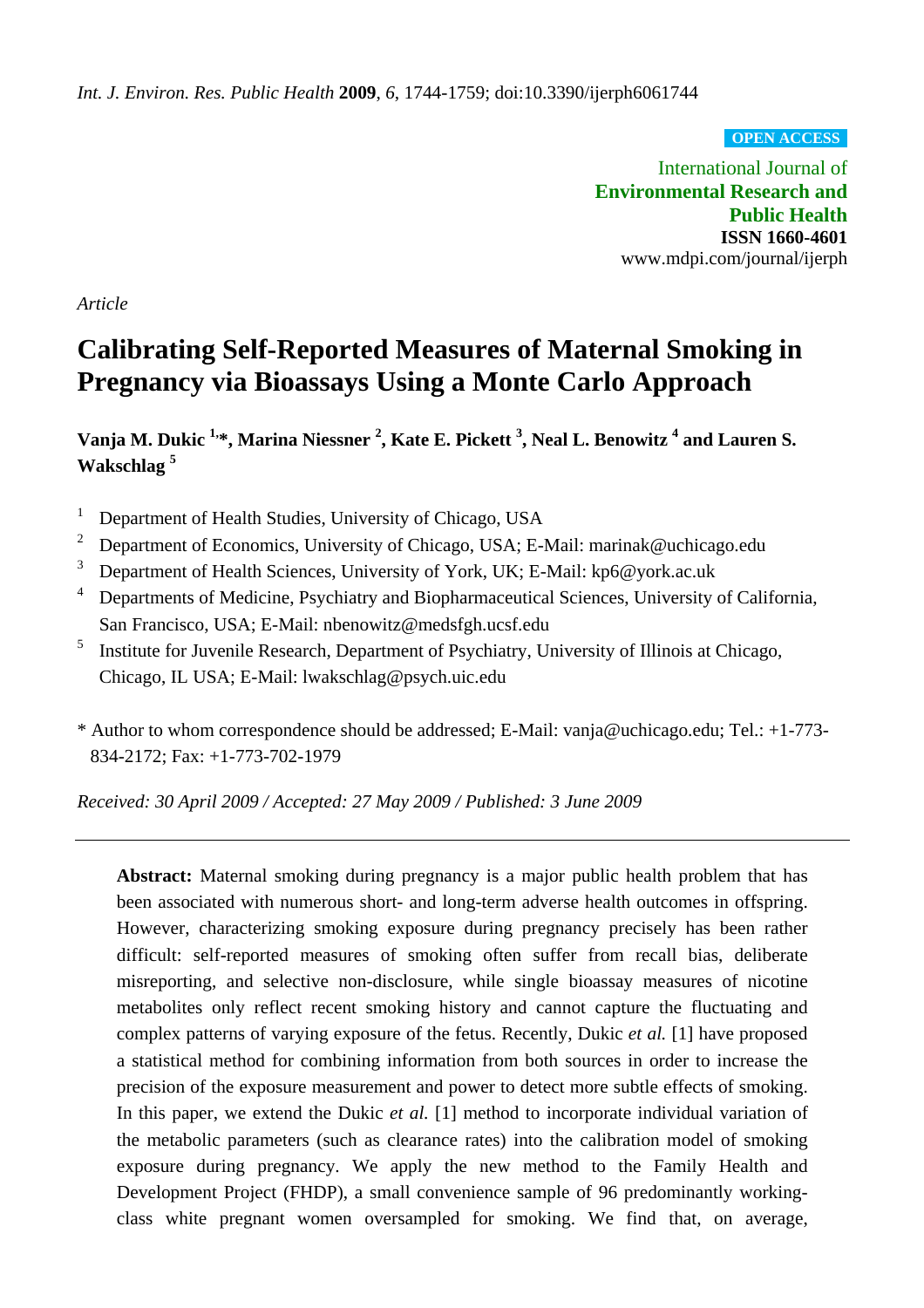misreporters smoke 7.5 cigarettes more than what they report to smoke, with about one third underreporting by 1.5, one third under-reporting by about 6.5, and one third underreporting by 8.5 cigarettes. Partly due to the limited demographic heterogeneity in the FHDP sample, the results are similar to those obtained by the deterministic calibration model, whose adjustments were slightly lower (by 0.5 cigarettes on average). The new results are also, as expected, less sensitive to assumed values of cotinine half-life.

**Keywords:** smoking; self-report; bioassay; calibration

## **1. Introduction**

Maternal smoking during pregnancy is a major public health problem that has been associated with numerous short- and long-term adverse health outcomes in offspring [2-5]. Infants who were prenatally exposed to maternal cigarette smoke are at increased risk of low birth weight, preterm delivery, fetal growth restriction and perinatal mortality [2,6-8]. Although the adverse perinatal (e.g., premature birth, low birth weight) effects of maternal smoking and in-utero fetal exposure have been well-known for some time, a growing body of literature points to evidence for long-term and intergenerational health consequences for children. Furthermore, there is increasing evidence of longterm behavioral sequelae of exposure, with a robust association to conduct problems in offspring [9- 11], including evidence of gene-exposure interaction [12,13]. Although maternal smoking has systematically declined over the 1990s, recent national vital statistics reports suggest that 12.3% of women still smoke during pregnancy [14]. Smoking prevalence varies widely by region, ethnicity, age and socioeconomic status, ranging from 3-42% [14,15]. In addition, pregnant women are increasingly more aware that smoking may be harmful to their offspring, and are also aware of social pressures to quit [16], so substantial fluctuations in smoking behavior can occur [17,18].

Assessing prenatal exposure to cigarette smoke, like assessing other addictive behaviors, is challenging. The existing methods imperfectly capture "true" exposure, which is the complex result of maternal behavior, smoking topography (dose) and metabolism. However, the accuracy of measurement is crucial for studies of long-term effects of exposure on behavior where effects are subtle, complex and long-term.

Smoking behavior during pregnancy has traditionally been assessed either through self-report or biologic measures of nicotine metabolites (such as cotinine). Self-report is efficient and low cost and it uniquely captures information about historical patterns of smoking. However, self-report is prone to biases such as under-reporting due to social pressures and recall bias [19]. Furthermore, variations in smoking topography will translate into different amounts of exposure since the same self-reported number of cigarettes smoked does not generally correspond to the same amount of inhaled smoke. On the other hand, biologic assays provide unique information about individual intake of smoking constituents and thus are generally considered more accurate measures of smoking. However, assays reflect exposure only over a relatively recent short period (three days or less in pregnancy [20]. Similarly, variations in nicotine metabolism across individuals and during pregnancy will result in elimination of nicotine and its metabolites at different rates, and consequently in different net exposure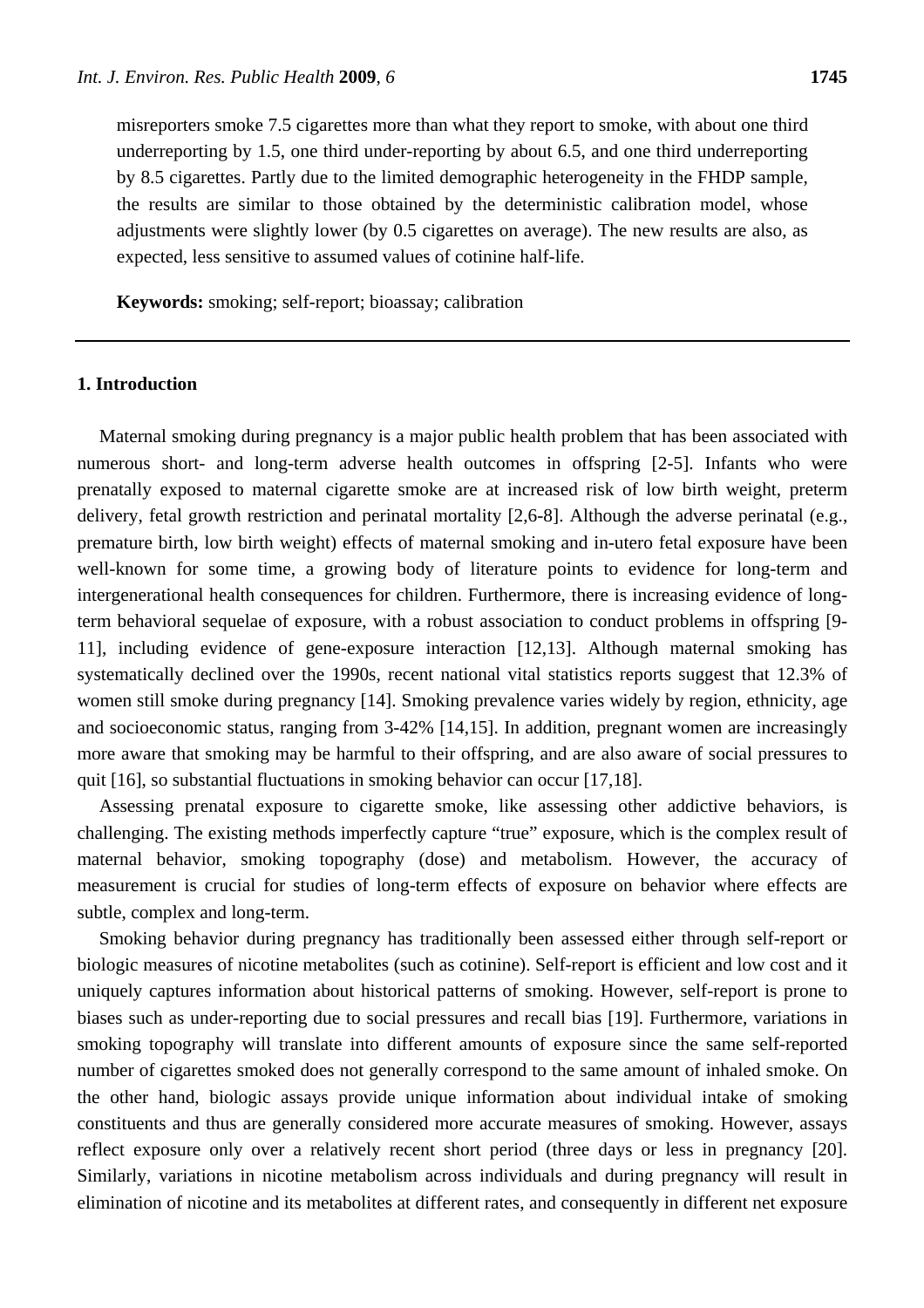to fetus. Thus, since both self-report and bioassays contribute unique information and error to the assessment of exposure, combining the two is likely to enhance precision, and allow us to calibrate maternal self-report based on smoking topography and metabolism of cigarette smoke.

Recently Dukic *et al.* [1] proposed a "best estimate" method to mathematically combine selfreported and biologic exposure measures. This method describes the average relationship between urine cotinine (taking into account its exponential decay [20,21] and the number of reported cigarettes in a sample of pregnant women. Based on this average relationship, which is a combination of population characteristics and the characteristics of the sample, this model uses the cotinine measurements to ``probabilistically correct" the self-report. It also provides a classification of women into "reporting categories", such as accurate reporters, underreporters, and extreme underreporters. Using this method in the Family Health and Development Project (FHDP), we found that on average, misreporters smoked about 8 cigarettes more than what they reported to smoke, with about one third underreporting by 1.5, one third under-reporting by about 6.5, and one third underreporting by 9 cigarettes [1]. While this method did allow us to calibrate the self-report, it did that using the same algorithm and metabolic parameters for all women. Given that women may differ in how quickly they metabolize nicotine, especially during pregnancy, deterministic method may be a bit too inflexible in its calibration. Uncertainty due to variation among women in the sample can be reflected in the final classifications and adjustments. Given that we are working with a non-linear relationship, this uncertainty could propagate into final classifications in non-obvious ways, appearing either as underor over-correction.

In this paper we thus propose an extension of the Dukic *et al.* [1] method for combining biological and self-reported measures that can also take into account the metabolic heterogeneity among women and over the course of the pregnancy. This extension allows us to capture mother-specific relationships between her own cotinine metabolism and self-report, which could change over trimesters, reflecting the accelerated metabolism during pregnancy. In other words, there are two sources of extra variability that the deterministic method did not account for: one is a woman's own rate of nicotine metabolism, and the other is that rate of metabolism may vary in general for all women across the trimesters due to pregnancy. We use a Monte Carlo (MC) scheme to capture this additional randomness in a non-linear way, and obtain a better estimate of fetal exposure (and amount of misreporting) when metabolic differences exist.

## **2. Methods**

*Data.* The data for this study are derived from The Family Health and Development Project (FHDP) (for details see [11,17,22]), a small convenience sample of 96 pregnant women oversampled for smoking and followed from early pregnancy through their infants' 24-month birthdays. The sample consisted predominantly of non-Hispanic white, working-class pregnant women with high school education and low-to-moderate family income. Among them, 51 were non-smokers and 45 were smokers. All women were over 18 years of age, with the mean age among non-smokers of 28.9 years (standard deviation 5.6) and the mean age of smokers of 26.9 years (standard deviation 5.6). The study was approved by the IRB at the University of Chicago.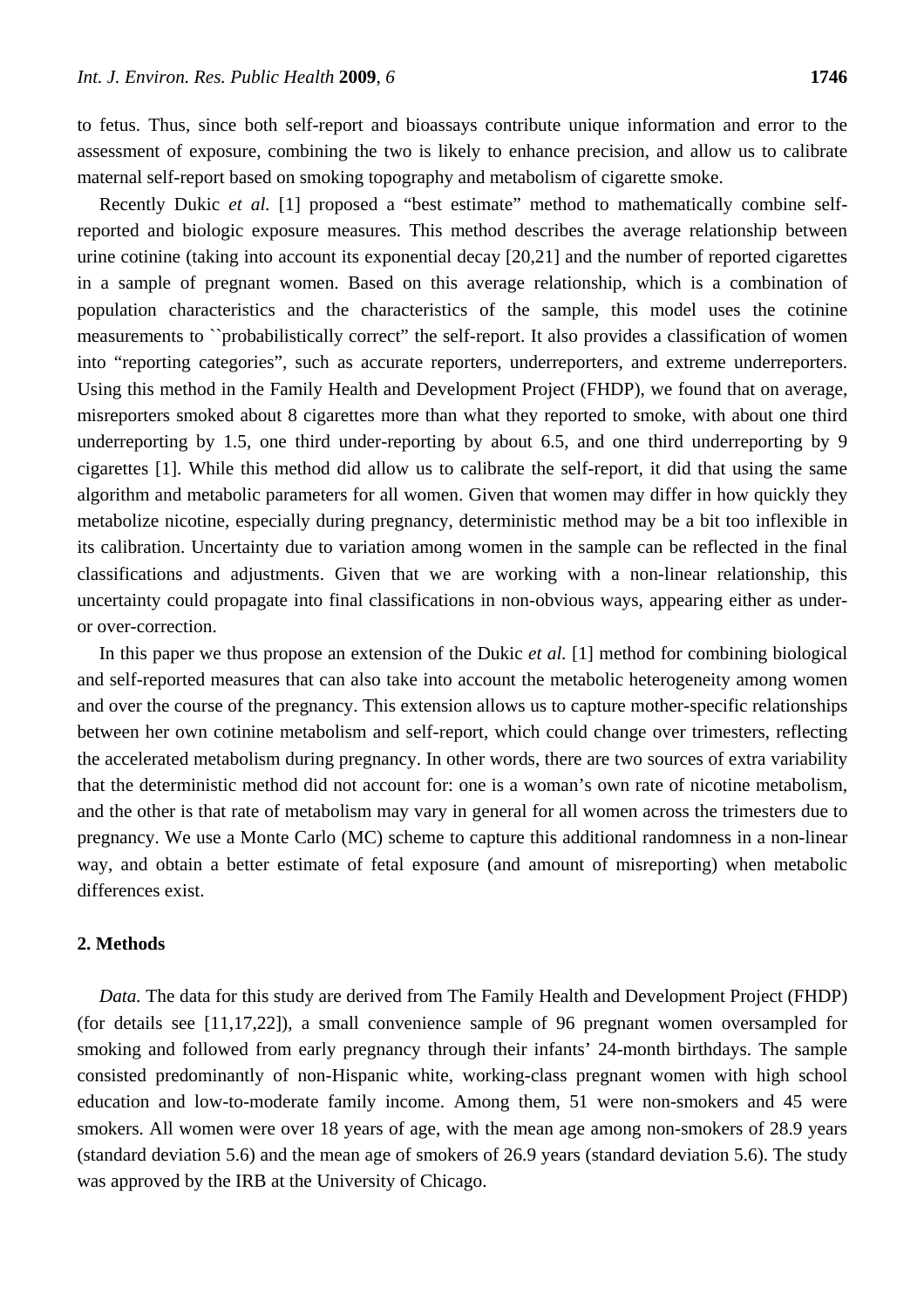In this paper we analyze data only from those 45 women in FHDP sample who smoked during pregnancy. Most women had one visit per trimester. At each visit, urine samples were collected. Gas chromatography-mass spectrometry (GCMS) analyses were conducted to assess cotinine concentrations [23]. Maternal self-reported smoking was assessed at each visit in terms of weekday and weekend smoking in each month. These detailed self-report data were summarized by the mean daily number of cigarettes smoked in each trimester. In addition, self-reported number of cigarettes over each of the three days prior to the interview visit was recorded, as were the time of the interview and urine collection, and the mothers' typical daily smoking pattern [19].

*Deterministic Method.* Under the assumptions of constant nicotine metabolism throughout pregnancy and no between-women metabolic differences (including similar amount, concentration and frequency of urination), Dukic *et al.* [1] were able to combine the self-report and cotinine smoking measures according to the deterministic laws of cotinine metabolism, and obtain a better overall measure of smoking exposure (the "corrected self-report"). However this simplifying homogeneity assumption may be unrealistic, as the variation among women and over time during pregnancy may be quite large.

More specifically, the method of Dukic *et al.* [1] is based on the mathematical model of decay of a nicotine metabolite (bioassay cotinine) in the body to adjust the self-report of smoking. The key idea in this model was the scale alignment. This involves first re-scaling the self-reported number of cigarettes so that they correspond to the same underlying scale as cotinine. This is because the cotinine in the body (and serum, saliva, or urine) reflects all cigarettes smoked over a certain period of time; however, not all cigarettes in that time period are equally represented. Since the amount of cotinine from each cigarette decays exponentially over time, the cigarettes smoked further in the past are not represented as heavily in the cotinine measure as those smoked more recently.

Thus, simply comparing the self-reported number of cigarettes (multiplied by a cotinine/cigarette conversion factor) to the direct cotinine reading would be erroneous, as they are not on the same scale. However, once the scales for the two measures are aligned, we can compare and combine them. The calibration of the self-report is then done based on the percentiles of the expected distribution of discrepancies between weighted self-report and cotinine.

*Monte Carlo Method.* Using a Monte Carlo method, we will extend the above approach to draw on: (a) individual mothers' patterns in repeated urine cotinine measurements over the course of pregnancy, (b) sample level data on the correspondence of self-reported smoking and cotinine levels, and, (c) information from independent experimental studies about the variability in the biological parameters driving the metabolism of nicotine during the course of the pregnancy. These three sources of information allow us to model woman-specific and trimester-specific factors (small but consistent deviations from the "average" metabolism over time). As a result, we will have a Monte Carlo sample of reporting classifications for each woman, reflecting the variation in classifications due to variations among women and over time.

Mathematically, the basic model is as follows. At any given point in time, a fraction of nicotine from each cigarette is converted into cotinine in the liver and released into the bloodstream. From there, a portion is excreted through the kidneys into urine. Once a woman voids, all the cotinine that has accumulated in her urine is expelled, and it starts to accumulate anew. The cotinine concentration in the blood decays exponentially with a median half-life of approximately nine hours [20], and after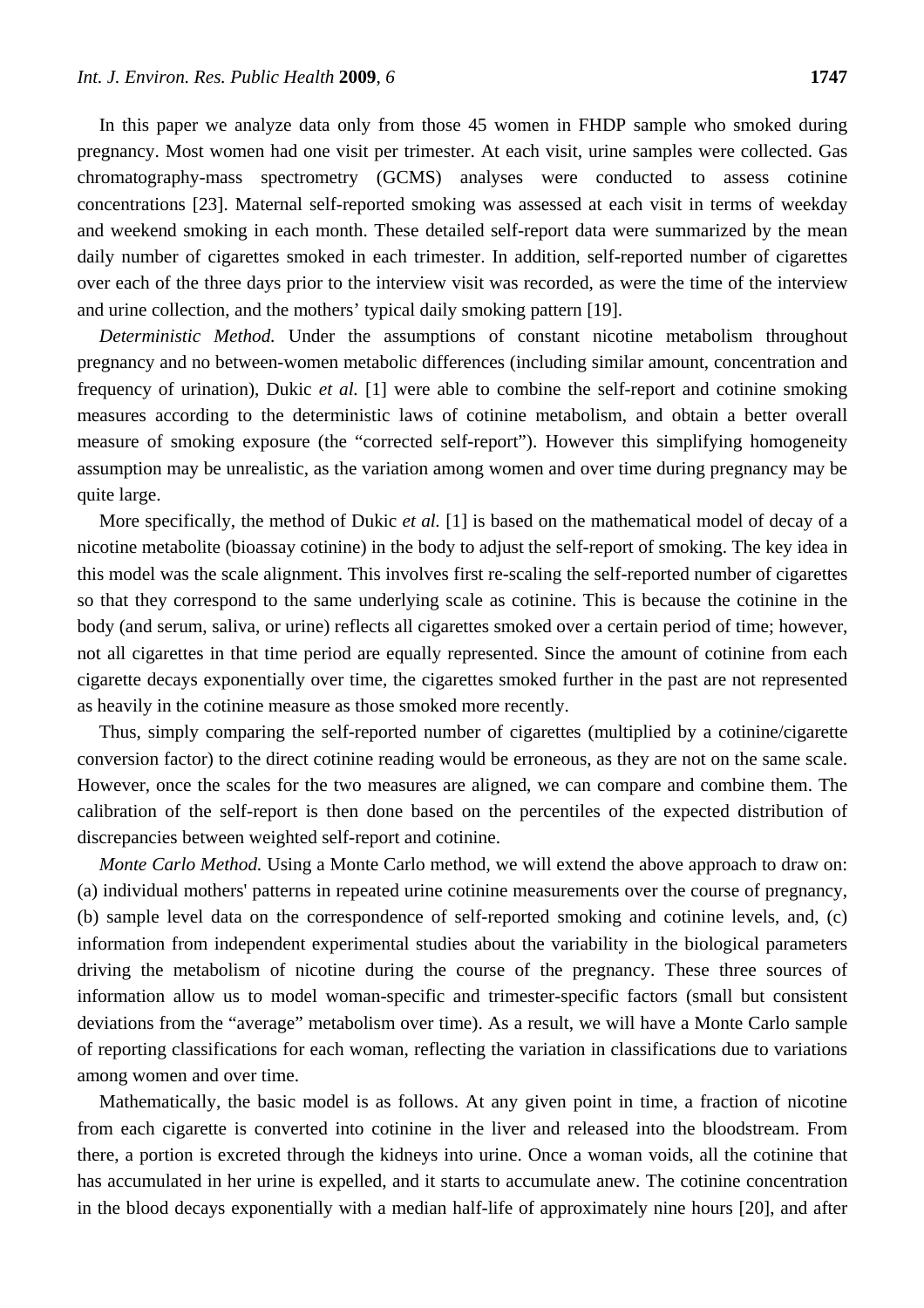being filtered through the kidneys is deposited in the urine. Thus the amount of urine cotinine consists of what has been accumulated between the last time the woman voided and the time of the urine sample. Based on this, we can calculate the fraction (or mathematical "weight") of cotinine from each particular cigarette present in the collected urine sample (assuming each cigarette is equal). This amount is the difference between the amount of cotinine that would have accumulated in the urine sample had the woman not voided at all previously, and the amount of cotinine from that cigarette which was accumulated up to, and then expelled at the time of her last voiding. This quantity depends on the half-life of cotinine decay in blood and the blood-urine conversion factor, as well as how recently the cigarette was smoked relative to the time of collection of the urine sample. All cigarette weights are added into the total weighted sum, resulting in the "net present value" of all cigarettes smoked over the three days prior to urine collection. As the last step, the measured cotinine concentration is converted into the number of these weighted cigarette equivalents, according to the steady state cotinine-per-cigarette ratio.

Dukic *et al.* [1] examined three different weighting scenarios based on how detailed the available information about timing of each cigarette was: (1) morning urine collection, with only average cigarettes per day reported; (2) urine collected during the interview with limited information about daily pattern of smoking; (3) urine collected during the interview using all information about pattern of daily smoking. They found little difference in the FHDP sample between the "uniform" cigarette smoking pattern (scenarios 1 and 2) and the actual reported daily pattern (scenario 3) based on the detailed FHDP survey. Detailed description of the algorithm used to derive the weights is available in the *Appendix* in [1]. Note that a substantial problem with this and many other datasets is the lack the actual times of voiding; it has been suggested by Dukic *et al.* [1] that in order to obtain more accurate alignment between urine-based biological and self-report measures in the future, the interviewers should record voiding times as well as smoking patterns of women in future studies. Serum and saliva cotinine measures should not suffer from this problem.

All aspects of cotinine metabolism in the model considered in [1] were assumed to be constant across women. While this was an improvement over single-measure approaches, it does not capture meaningful individual variation. One way to account for inter-woman variability (heterogeneity) is to allow each woman-specific parameter to come from a population distribution. This is what is commonly referred to as the random effect or multi-level modeling in statistical literature [24]. If there is heterogeneity present, classifications resulting from the random-effect model will properly reflect the overall uncertainty associated with the nicotine and cotinine metabolic processes, and will protect from over-correcting. However, random effect models can be sensitive to the specified distributional assumptions. Thus, we rely on the extensive expertise of the co-author on the metabolism of pregnancy smoking to elicit the distributional ranges for the woman-specific effects.

*Smoking metabolism parameters.* According to previous research done by Shiffman and colleagues [25], the average serum cotinine that is generated per cigarette smoked in general white and Hispanic population of light smokers is 12.5 ng/mL, also confirmed by studies of heavier smokers [26-29]. In addition, there is evidence that during pregnancy urinary cotinine levels are on average eight times higher than serum cotinine [29]. This implies about 100 ng/mL of urinary cotinine per cigarette. If we assume that every woman deviates from an "average woman" by a random amount due to unobserved differences in metabolism, smoking topography, and urination schedule, the resulting discrepancies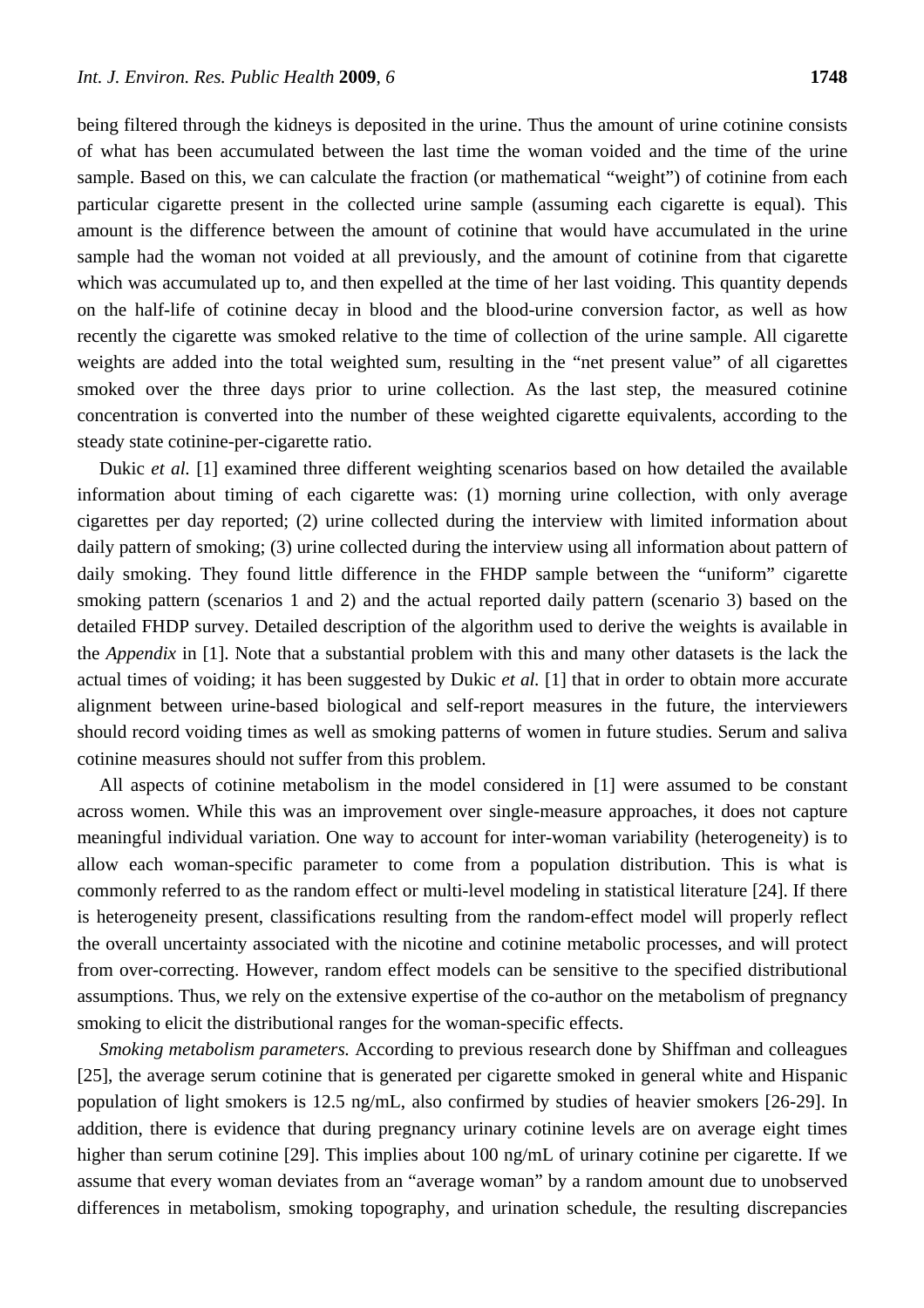between the self-report and biological measures will also be randomly distributed according to some resulting distribution. Our objective thus is to obtain this resulting distribution via a Monte Carlo simulation, and to base our classification probabilistically on where on this distribution each woman's discrepancy lies with respect to the combined sample and expert information.

In addition to these individual woman-specific differences, it is reasonable to expect that metabolism changes over time during pregnancy. One theory postulates that the metabolism increases with time during pregnancy; Dukic *et al.* [1] have also observed an increasing trend in the average magnitude of discrepancies over time. We however do not measure these metabolic changes in our study, and thus the only way we could account for this variability is through a model which allows each trimester to have a trimester-specific effect. Thus, the woman-specific effects are designed to capture the effect of all unobserved differences among women's metabolisms, body size, propensity to mis-report, but they stay the same for each woman over all three trimesters. The trimester effect on the other hand would be designed to reflect systematic differences due to average (across women) metabolic differences among trimesters. In order to account for both of these unobserved processes, we thus extend the Dukic *et al.* [1] model to include woman-specific effects (characterized by distributions of woman-specific cotinine half-lives and the extracted amounts of cotinine per cigarette), as well as trimester-specific effects.

The distribution of woman-specific cotinine half-lives is based on the data provided by the previous experiments and literature [20,26-29]: we treat the half-life time for each woman *i*  $h_{w_i}$ , where  $(i = 1, \ldots, 45)$ , from a normal distribution with mean 8.78 hours and standard deviation 1.67 hours. These data were taken from a study of nicotine and cotinine metabolism in pregnant women [20]. The trimester effect is assumed to modify each woman's half-life parameter by a different amount in each trimester, but those amounts are assumed to be the same for all women. Due to lack of strong theory about shape of metabolic trends over pregnancy, we assume that these deviations are also normally distributed with a mean of zero, and the standard deviation equal to the standard deviation of the women effects. We denote the trimester effect by  $h_{t}$  *j* where  $j = 1, 2, 3$ , and then the cotinine half-life for a woman *i* in trimester *j* is obtained by adding the two effects:  $h_{w_{-}ij} = h_{w_{-}i} + h_{t_{-}j}$ . We repeat this procedure 200 times, yielding 200 woman-trimester specific cotinine half-lives.

Next, in order to generate a woman-specific effect for the average amount of cotinine generated by a single cigarette, we generate a random variable  $c_{w_i}$  by forming a product of two other normal variables: the blood-urine conversion factor generated from a Normal distribution with a mean of 8 and standard deviation of  $0.5$  (N $(8,0.5)$ ), and the serum-cotinine-per-cigarette from a Normal distribution with mean 12.5 and standard deviation of 2 ( $N(12.5,2)$ ). These Normal distributions were chosen again based on expert advice, and they reflect the experimental ranges of the ratio of cotinine in urine to cotinine in blood, of and the cotinine per cigarette in blood, respectively. We assume again that trimester effects are normally distributed with mean zero and standard deviation equal to the standard deviation of woman-specific effects. The equality of standard deviation is somewhat arbitrary, but reflecting the belief that deviations across time are on the same scale as deviations from woman to woman. Again, we generate the cotinine per cigarette amount for a woman *i* in trimester *j* by adding her individual and trimester effect, like we did for half-lives.

After we generate the sample of 200 woman-trimester specific half-lives and the amounts of cotinine per cigarette, for each woman and for all three trimesters, we apply the Dukic *et al.* [1]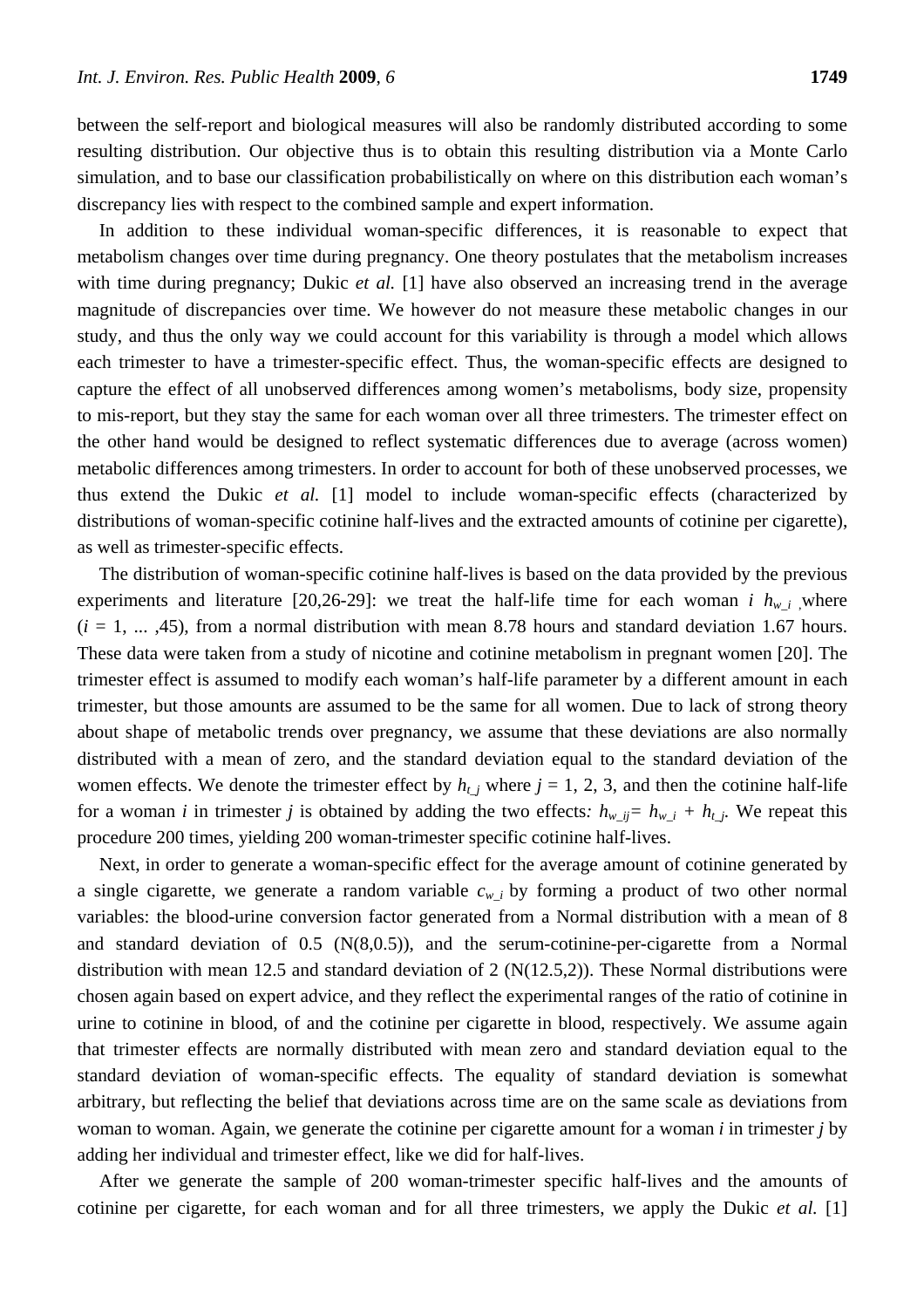classification thresholds to classify each woman based on each of the 200 differences between the weighted sum and cotinine-derived cigarettes. This way, for each woman we get 200 classifications into over-reporters, accurate reporters, under-reporters, and extreme under-reporters, in every trimester. We adopt a convention that if in any given trimester a woman has at least 50% classifications that are the same (over-reporter, accurate reporter, under-reporter or extreme underreporter), that category is chosen as that woman's final classification for that trimester. If the classification is unclear, we would check whether the number of classifications that fall into the under and extreme under-reporter category jointly make up more than 50% of that woman's classifications; if yes, we classify that woman as under-reporter, and if not, we classify her as an accurate reporter. (Note that unlike nondisclosure, over-reporting is rarely encountered in practice. But we still allow for this possibility, suspecting this classification is most likely due to deficient conversion of nicotine to cotinine, unusually rapid metabolism cotinine or very light smoking topography.)

### **3. Results: Classification and Calibration of Self-Report**

The results of MC classifications of each woman in our sample, by trimester, and under each cigarette imputing scenario considered in [1], are summarized in Table 1. The results are very similar to the findings based on the original deterministic approach. In particular, the actual classifications are quite robust – only the average adjustments appear slightly larger in the Monte Carlo approach due to the non-linear nature of adjustments. Such small differences between the MC and deterministic methods are possibly due to the small sample size, as well as low demographic heterogeneity in the FHDP sample (mostly composed of white working-class younger women). Furthermore, as expected based on the findings of [1], all three scenarios are similar, in that the under-reporters seem to underreport between 6.5 and 8 cigarettes on average, while extreme under-reporters misreport by between 8 and 11 cigarettes. Little difference between the results obtained under scenarios 2 and 3 again implies that the self-reported pattern of smoking may not have much value in these analyses, likely because of so few smokers in the sample and the large uncertainty due to voiding and hydration schedules. We thus report only the results based on the Scenario 3 which takes advantage of the full daily smoking pattern data.

We also examine the consistency of classification status, defining consistency as "having the same status for all pregnancy visits". Out of 45 smokers in the FHDP dataset, we find that slightly less than half of the women have a consistent classification status and 55% of women fluctuate in their classification across visits. Of the 45% who are consistent, 20% women are consistent extreme underreporters, 11% are consistent under-reporters, 14% consistently report accurately, 0% of women consistently over-report. Table 2 summarizes the classification of each woman in each trimester, her average trimester self-report, cotinine, and finally the corrected trimester average, using the weighting schemes from the third scenario.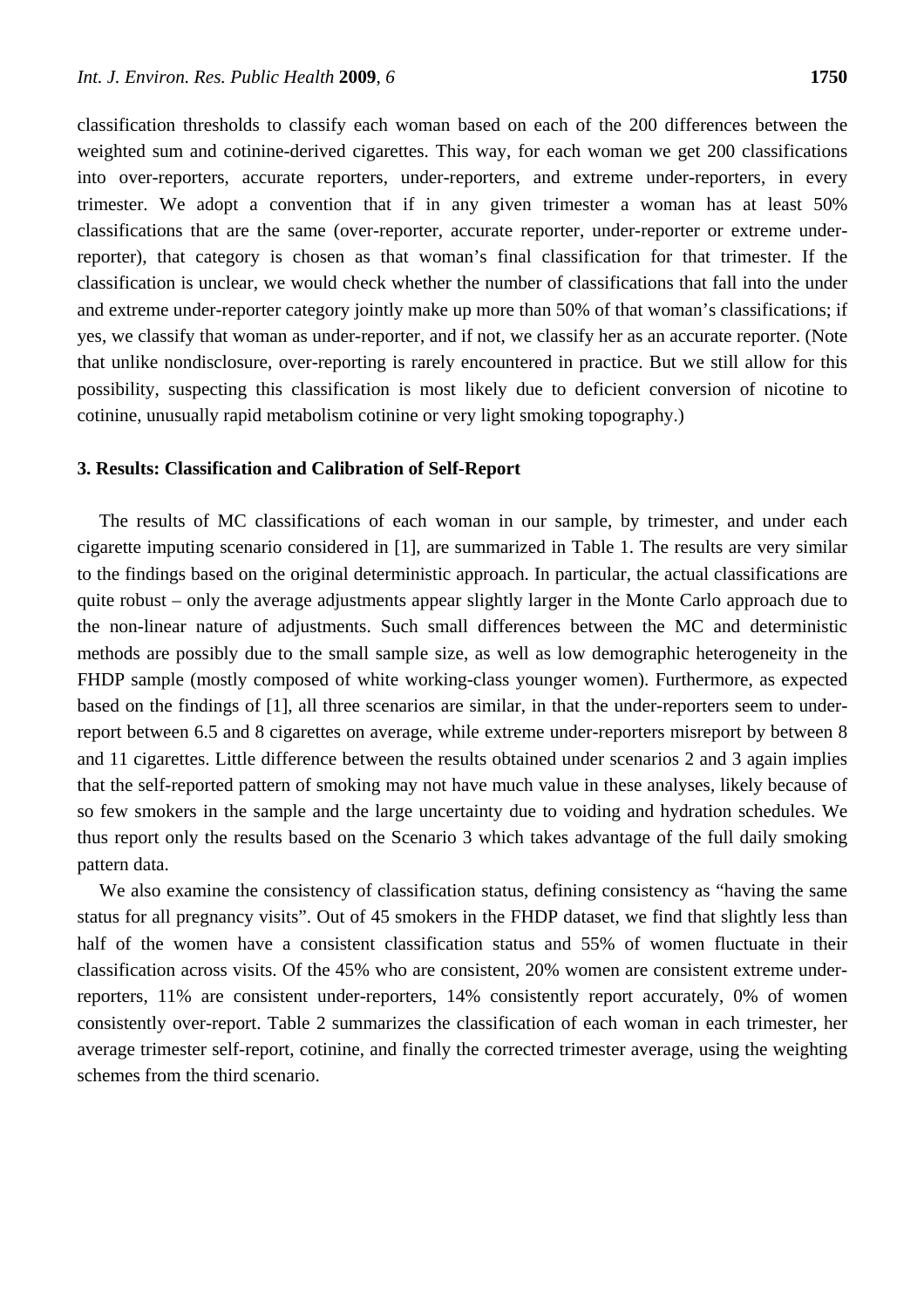**Table 1.** Classification of women based on the individual MC corrections. For each category, the first column ("n") is the number of women in that classification group. The second column ("mean") is the mean of the differences between the weighted self-report and the number of cigarettes from cotinine. The third column ("sd") is the standard deviation of these differences.

|                |       | Category                 |      |      |                           |         |      |                  |         |      |                            |          |      |
|----------------|-------|--------------------------|------|------|---------------------------|---------|------|------------------|---------|------|----------------------------|----------|------|
| Scen.          | Trim. | <i>over reporting</i>    |      |      | <i>accurate reporting</i> |         |      | under reporting  |         |      | extreme under<br>reporting |          |      |
|                |       | <i>freq</i>              | mean | sd   | n                         | mean    | sd   | $\boldsymbol{n}$ | mean    | sd   | $\boldsymbol{n}$           | mean     | sd   |
|                |       |                          |      |      | 13                        | $-1.39$ | 3.24 | 12               | $-7.92$ | 5.31 | 13                         | $-8.81$  | 6.18 |
|                | ↑     | 2                        | 2.55 | 1.98 | 18                        | $-1.06$ | 2.22 | 13               | $-6.62$ | 3.37 | 12                         | $-8.42$  | 4.34 |
|                | 3     | $\overline{\phantom{0}}$ |      |      | 15                        | $-0.99$ | 1.67 | 11               | $-5.85$ | 3.16 | 15                         | $-8.27$  | 5.81 |
| $\overline{2}$ |       |                          |      |      | 9                         | $-2.28$ | l.76 | 14               | $-7.51$ | 5.23 | 15                         | $-10.15$ | 6.34 |
| $\overline{2}$ | ⌒     |                          |      |      | 14                        | $-1.84$ | 2.71 | 17               | $-6.80$ | 3.70 | 14                         | $-9.52$  | 4.83 |
| $\overline{2}$ | 3     | $\overline{\phantom{a}}$ |      |      | 11                        | $-2.13$ | 1.79 | 13               | $-6.47$ | 3.77 | 17                         | $-8.69$  | 5.96 |
| 3              |       |                          |      |      | 10                        | $-1.90$ | 1.78 | 16               | $-6.48$ | 4.71 | 12                         | $-11.24$ | 6.44 |
| 3              | 2     |                          | 3.26 |      | 17                        | $-1.95$ | 2.15 | 15               | $-7.59$ | 3.55 | 12                         | $-8.88$  | 4.76 |
| 3              | 3     |                          |      |      | 13                        | $-1.21$ | 1.30 | 13               | $-7.13$ | 3.80 | 15                         | $-8.04$  | 5.82 |

**Table 2.** Classification of women based on the individual MC corrections, under scenario 3. For each trimester, the first column ("Mean self-report") shows the self-reported trimester daily average number of cigarettes. The second column ("Cot") shows the cotinine level from the urine test in the given trimester. The third column ("Class") shows the classification of the woman: O for over-reporter, A for accurate reporter, U for underreporter, and E for extreme under-reporter. The fourth column ("Corrected self-rep") shows the corrected average trimester self-report. No adjustment could be calculated for women with missing cotinine measurements.

| ID             | <b>Trimester 1</b> |        |              |           | <b>Trimester 2</b> |          |              |                  | <b>Trimester 3</b> |                 |              |                  |
|----------------|--------------------|--------|--------------|-----------|--------------------|----------|--------------|------------------|--------------------|-----------------|--------------|------------------|
|                | <b>Mean</b>        | $\cot$ | <b>Class</b> | Corrected | Mean               | $\cot$   | <b>Class</b> | <b>Corrected</b> | <b>Mean</b>        | $\mathbf{C}$ ot | <b>Class</b> | <b>Corrected</b> |
|                | self-              | (ng)   |              | self-rep  | self-              | (ng)     |              | self-rep         | self-rep           | (ng             |              | self-rep         |
|                | rep                | /mL)   |              |           | rep                | /mL)     |              |                  |                    | /mL)            |              |                  |
|                | 10                 | 509    | A            | 13.29     | 8.67               | 543      | A            | 11.38            | 10                 | 1280            | E            | 20.77            |
| $\overline{c}$ | 9.67               | 254    | A            | 11.19     | 8                  | 175      | A            | 9.20             | 4                  | 170             | A            | 5.04             |
| 4              | $\overline{2}$     | 547    | E            | 6.25      |                    | 342      | E            | 4.50             | 3                  | 199             | U            | 5.01             |
| 8              | 18.67              | 1130   | $\mathbf U$  | 26.97     | 20                 | 1240     | U            | 30.51            | 19                 | 506             | A            | 20.58            |
| 10             | 9.33               | 366    | A            | 12.34     | 4                  | 507      | $\mathbf{U}$ | 7.43             | 7                  | 1230            | E            | 19.01            |
| 11             | 13                 | 1270   | $\mathbf U$  | 22.69     | 10                 | 1840     | E            | 26.76            | 12                 | 2010            | E            | 29.24            |
| 12             | 20                 | 1670   | $\mathbf U$  | 31.61     | 20                 | 1340     | $\mathbf U$  | 29.74            | 20                 |                 |              |                  |
| 13             | 0.09               | 61.5   | E            | 0.54      | $\boldsymbol{0}$   | $\theta$ | A            | 0.00             | 0.5                | 57.9            | E            | 1.19             |
| 19             | 13.33              | 1680   | E            | 26.61     | 11.67              | 655      | A            | 15.76            | 10                 | 1020            | U            | 16.99            |
| 20             | 13.67              | 1840   | E            | 28.11     | 15                 | 1570     | U            | 27.73            | 14                 | 776             | U            | 19.90            |
| 22             | 8.67               | 769    | $\mathbf U$  | 13.78     | 13                 | 784      | U            | 18.21            | 7.5                | 550             | A            | 7.79             |
| 26             | 10                 | 1110   | $\mathbf U$  | 18.93     | 13.33              | 1260     | $\mathbf U$  | 23.65            | 15.5               | 997             | U            | 21.36            |
| 31             | $\Omega$           | 33     | $\mathbf{U}$ | 0.38      | $\overline{0}$     | 10.7     | A            | 0.11             | $\theta$           | 61.6            | $\mathbf{U}$ | 0.69             |
| 35             | 6                  | 1480   | E            | 17.54     | 5                  | 793      | E            | 12.77            | 4.5                | 1130            | E            | 13.28            |
| 38             | $\Omega$           | 596    | E            | 6.05      | $\Omega$           | 632      | E            | 6.31             | $\Omega$           | 319             | E            | 3.23             |
| 41             | 20                 | 266    | A            | 18.75     | 23.33              | 704      | A            | 26.63            | 20                 | 490             | A            | 22.44            |
| 47             | 10                 | 1280   | E            | 19.22     | 10                 | 1100     | U            | 17.15            | 10                 | 991             | U            | 16.42            |
| 48             | 9                  | 1020   | E            | 17.89     | 12.33              | 64.4     | $\Omega$     | 8.79             | 9                  | 619             | U            | 13.56            |
| 50             | 5                  | 561    | $\mathbf{U}$ | 9.05      | 5                  | 1480     | E            | 18.42            | 8.5                | 714             | U            | 13.72            |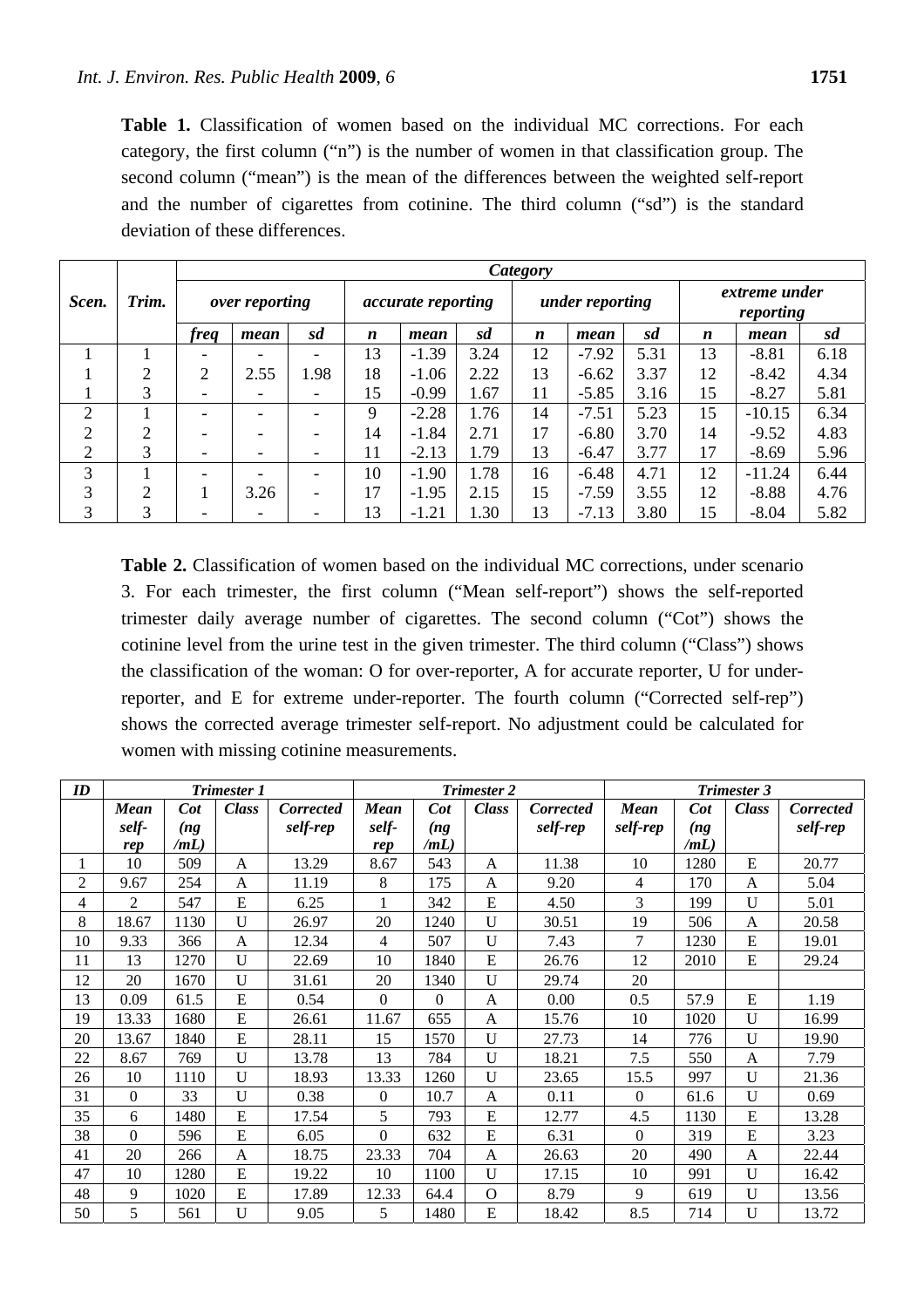| 53  | 13             | 587  | $\overline{A}$ | 15.94 | 16.67        | 692            | A            | 21.08 | 19               | 1740             | U         | 36.15 |
|-----|----------------|------|----------------|-------|--------------|----------------|--------------|-------|------------------|------------------|-----------|-------|
| 55  | 0.67           | 34.5 | $\mathbf U$    | 1.10  | 0.67         | 30.3           | $\mathbf{A}$ | 0.69  | 1.5              | 69               | A         | 1.96  |
| 60  | 10             |      |                |       | 10           | 335            | A            | 10.50 | 15               | 596              | A         | 16.74 |
| 67  | 16.67          | 570  | A              | 18.18 | 26.33        | 570            | A            | 29.98 | 12.5             | 1020             | U         | 21.15 |
| 68  | 8.67           |      |                |       | 2.67         | 565            | ${\bf E}$    | 6.76  | $\Omega$         | 1490             | E         | 20.42 |
| 70  | $\theta$       |      |                |       | 6.67         | 789            | U            | 12.23 | 12.5             | 1020             | U         | 21.04 |
| 74  | 8              | 322  | $\mathbf{A}$   | 10.46 | 8            | 618            | $\mathbf U$  | 12.97 | 8                | 420              | A         | 7.63  |
| 75  | 10             |      |                |       | 10           | 870            | U            | 16.88 | 10               | 1200             | E         | 19.06 |
| 81  | 13.33          | 362  | $\mathbf{A}$   | 15.49 | 13           | 534            | A            | 16.35 | 15               | 552              | A         | 17.80 |
| 82  | 20             | 1430 | $\mathbf U$    | 30.81 | 12.33        | 388            | $\mathbf{A}$ | 14.32 | 8                | 388              | A         | 10.03 |
| 84  | 10             |      |                |       | 5            | 31.8           | A            | 5.38  | 0.5              | 129              | E         | 1.42  |
| 87  | 12             | 865  | $\mathbf{U}$   | 18.52 | 10           | 871            | U            | 17.94 | 5                | 1010             | E         | 16.74 |
| 88  | 3              | 582  | $\mathbf{U}$   | 5.88  | 10           | 671            | U            | 14.44 | 10               | 981              | U         | 17.72 |
| 93  | $\overline{4}$ |      |                |       | 4            | 1180           | ${\bf E}$    | 14.28 | $\overline{4}$   |                  |           |       |
| 95  | 20             |      |                |       | 10           | 398            | A            | 12.76 | $\overline{4}$   | 379              | E         | 7.75  |
| 97  | 7.33           | 506  | $\mathbf U$    | 11.45 | 10           | 314            | A            | 11.22 | 12.5             | 382              | A         | 13.01 |
| 99  | 7.33           | 863  | $\mathbf U$    | 14.03 | 1.33         | $\overline{0}$ | $\mathbf{A}$ | 1.33  | $\overline{0}$   | $\boldsymbol{0}$ | A         | 0.00  |
| 100 | 33.33          | 1760 | U              | 48.64 | 11           | 829            | $\mathbf U$  | 17.99 | $\overline{0}$   |                  |           |       |
| 102 | 7.33           | 1770 | E              | 23.86 | 9.33         | 1420           | E            | 25.27 | 16               |                  |           |       |
| 105 | $\overline{4}$ | 490  | E              | 8.45  | 2.83         | 138            | $\mathbf U$  | 3.95  | $\overline{2}$   | 294              | ${\bf E}$ | 4.37  |
| 106 | 10             | 315  | A              | 11.28 | 10           | 728            | U            | 14.56 | 10               | 910              | U         | 16.78 |
| 108 | 3.67           | 345  | $\mathbf U$    | 6.31  | 4.33         | 723            | ${\bf E}$    | 10.49 | 6                | 342              | A         | 9.16  |
| 109 | $\tau$         | 473  | $\mathbf U$    | 11.66 | 0.33         | 776            | ${\bf E}$    | 7.52  | $\boldsymbol{0}$ | 289              | ${\bf E}$ | 2.47  |
| 114 | $\overline{0}$ | 11.3 | A              | 0.12  | $\mathbf{0}$ | $\theta$       | A            | 0.00  | $\mathbf{0}$     | $\mathbf{0}$     | A         | 0.00  |
| 115 | $\theta$       | 826  | E              | 5.74  | $\theta$     | 331            | ${\bf E}$    | 4.20  | $\Omega$         | 367              | ${\bf E}$ | 3.02  |
| 116 | 8              | 1970 | ${\bf E}$      | 22.07 | 1.83         | 860            | ${\bf E}$    | 8.90  | 10               | 1100             | E         | 19.71 |

**Table 2.** Cont.

If it is desired to use a more robust adjustment method, as in Dukic *et al.* [1] we show a way to correct for under-reporting (or over-reporting) based on the average of discrepancies of all women in their corresponding class for that trimester. For example, for a woman "X" who is an under-reporter in trimester *j*, if the average discrepancy between cotinine-based and self-reported cigarettes for all under-reporters in that trimester is 5, the correction would add to the self-report of woman X a term based on those 5 cigarettes. The averages of all correction amounts within each of the categories are summarized in Table 3.

**Table 3.** Average numbers of adjusted cigarettes in each category over trimesters using group-correction method.

|               |                  | Category         |                             |                   |                              |  |  |  |  |  |
|---------------|------------------|------------------|-----------------------------|-------------------|------------------------------|--|--|--|--|--|
| <b>Method</b> | <b>Trimester</b> | over<br>reporter | <i>accurate</i><br>reporter | under<br>reporter | extreme<br>under<br>reporter |  |  |  |  |  |
| <b>MC</b>     |                  |                  | 1.70                        | 6.38              | 9.07                         |  |  |  |  |  |
| <b>MC</b>     | $\overline{2}$   | $-3.54$          | 1.75                        | 6.77              | 8.56                         |  |  |  |  |  |
| <b>MC</b>     | 3                |                  | 1.21                        | 6.65              | 7.75                         |  |  |  |  |  |
| Det           |                  |                  | 1.36                        | 5.69              | 8.32                         |  |  |  |  |  |
| Det           | $\overline{2}$   | $-3.67$          | 1.49                        | 6.07              | 7.84                         |  |  |  |  |  |
| Det           | 3                |                  | 0.73                        | 6.06              | 7.09                         |  |  |  |  |  |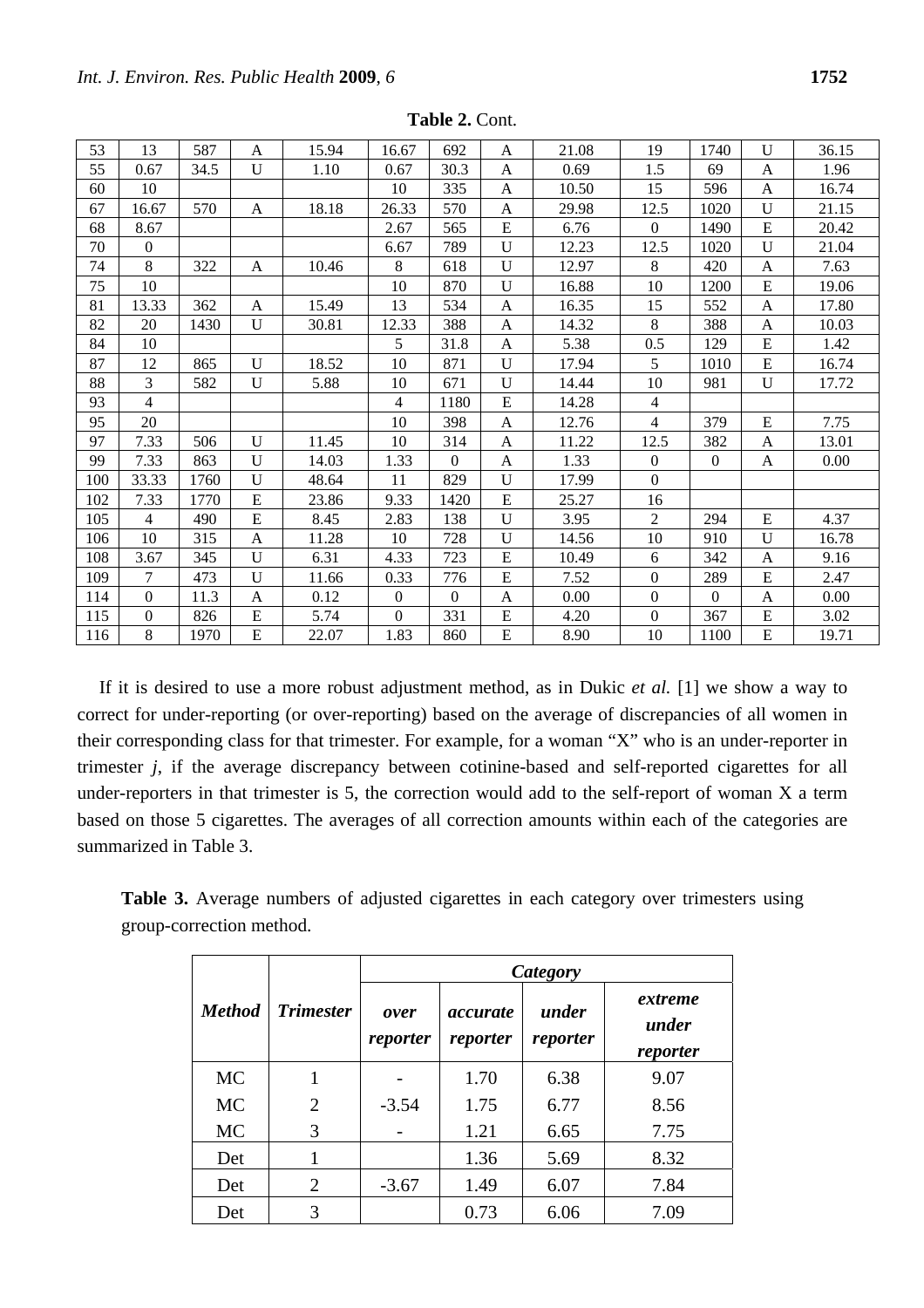#### *3.1. Sensitivity Analysis*

We now examine how much our results would change if we consider alternative distributions in our Monte Carlo scheme. Although the distributions we used were based on extensive expertise of one of the co-authors in modeling the metabolism of pregnancy smoking, and on the review of literature [25- 29], the fact that little is known about cotinine metabolism during pregnancy prompts us to perform a sensitivity analysis to a range of average values for cotinine half-life and the amount of urinary cotinine produced by a cigarette. In particular, the observed ratios of cotinine level and weighted selfreport (the actual numbers we would get if we assume self-report is correct and cigarettes are uniformly distributed) in our data set are quite variable (they are summarized for each category in each trimester in Table 4): the lowest ratio for accurate reporters is 201 ng/mL, which is almost twice the amount of cotinine per cigarette per mL of urine usually assumed. This discrepancy may imply that the women in our sample are under-reporting routinely, or that the parameter values we use are perhaps not the most appropriate ones for pregnancy metabolism. To address this, we varied the mean for cotinine concentration per cigarette (originally assumed 100 ng/mL), and mean half-life of cotinine (originally assumed 9 hours) to see how much better or worse the agreement between self-report and cotinine would get.

**Table 4.** The ratio is the women's cotinine levels divided by their weighted number of selfreported cigarettes. This ratio shows how much of urinary cotinine a cigarette produces according to women's self-reports. This table shows the means and the standard deviation for each classification in each trimester.

|                   | <b>Trimester 1</b>   |          | <b>Trimester 2</b>   |                          | <b>Trimester 3</b>   |                    |  |
|-------------------|----------------------|----------|----------------------|--------------------------|----------------------|--------------------|--|
| Category          | <b>Mean</b><br>ratio | SD ratio | <b>Mean</b><br>ratio | SD ratio                 | <b>Mean</b><br>ratio | <b>SD</b><br>ratio |  |
| Over reporter     |                      |          | 16.24                | $\overline{\phantom{0}}$ |                      |                    |  |
| Accurate reporter | 309.79               | 251.84   | 278.01               | 153.03                   | 207.21               | 152.77             |  |
| Under reporter    | 1005.53              | 2486.65  | 577.44               | 579.49                   | 895.17               | 1002.75            |  |
| Extreme under     |                      |          |                      |                          |                      |                    |  |
| reporter          | 7829.90              | 21275.18 | 4740.71              | 10678.09                 | 2169.90              | 3019.95            |  |
| Total             | 2883.77              | 11869.41 | 1434.85              | 5272.85                  | 1085.01              | 1941.18            |  |

Changing the average half-life of urinary cotinine had almost no impact on the classification (see Table 5). However, adjusting the mean of urinary cotinine a cigarette produces did. As shown in Table 6, using 100 ng/mL (corresponding roughly to using the means 12.5 and 8 for blood cotinine per cigarette concentration and blood-to-urine conversion factor distributions, respectively) 29 out of 128 (22.7 %) women's observations are classified as either over-reporters or accurate reporters. Using 150 ng/mL (corresponding approximately to the means 12.5 for blood cotinine and 12 for urine conversion factor), all of women's observations that were classified as under-reporters before are now classified as either accurate or even in some cases over-reporters. Assuming that a cigarette produces 300 ng/mL (means 12.5 for the blood cotinine and 24 for urine conversion factor) urinary cotinine,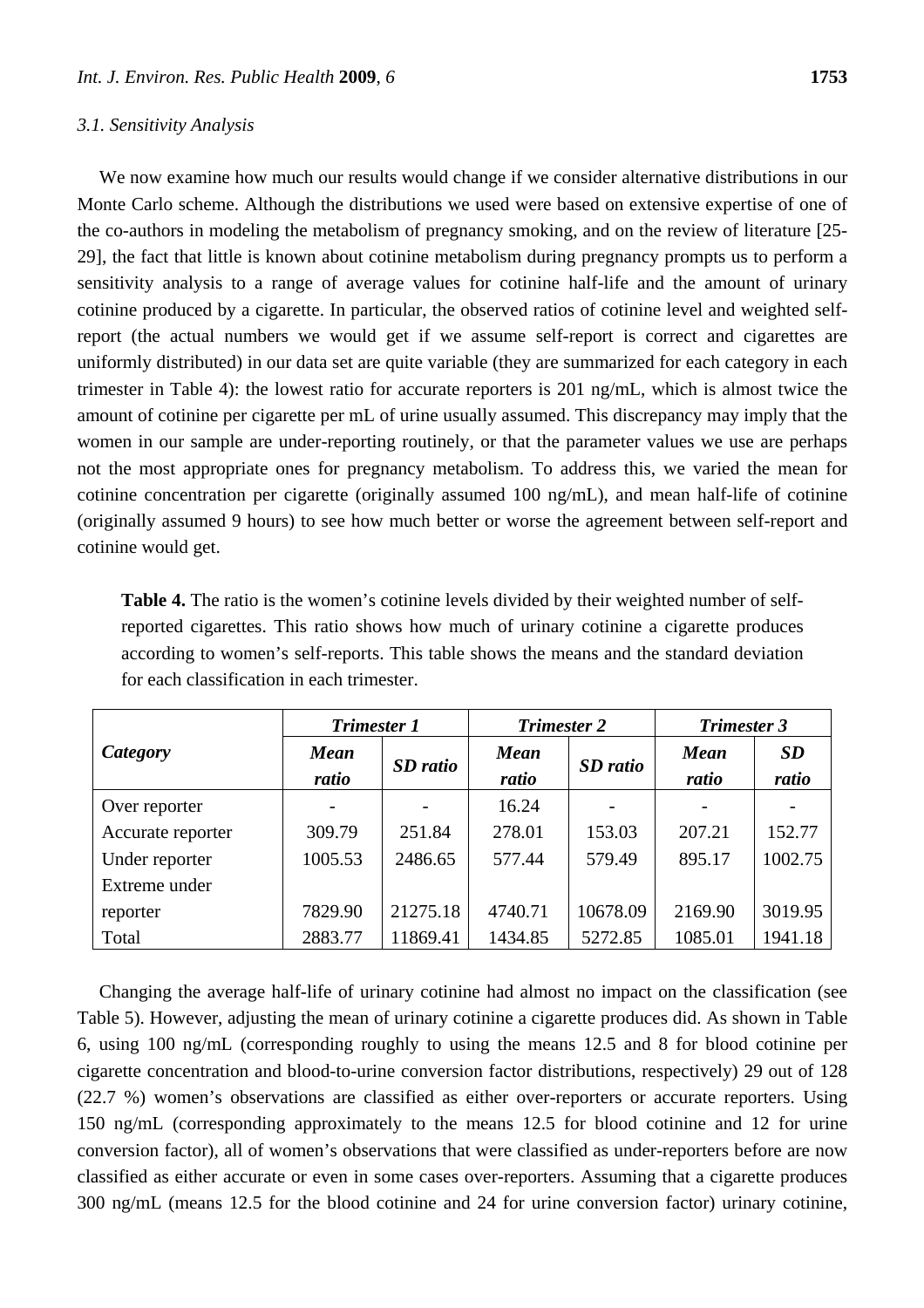75% of visits get classified as either over or accurate reporters. Thus using 150 ng/mL seems to give us overall the most balanced results. Clearly, expert opinion and experimental information as summarized by the Monte Carlo distributions are crucial for accuracy in calibration studies such as ours. We carry out this sensitivity analysis simply to underline the delicate balance between self-report and cotinine and the natural underlying variability. Identical findings were obtained in the sensitivity analysis in the deterministic approach of Dukic *et al.* [1].

|                  | Category                     |                  |                             |                   |                              |  |  |  |  |  |
|------------------|------------------------------|------------------|-----------------------------|-------------------|------------------------------|--|--|--|--|--|
| <b>Trimester</b> | Half-<br><i>life</i><br>mean | over<br>reporter | <i>accurate</i><br>reporter | under<br>reporter | extreme<br>under<br>reporter |  |  |  |  |  |
|                  | 5 hours                      |                  | 1.65                        | 6.16              | 9.14                         |  |  |  |  |  |
| $\overline{2}$   | 5 hours                      |                  | 1.41                        | 6.81              | 8.60                         |  |  |  |  |  |
| 3                | 5 hours                      |                  | 1.10                        | 6.88              | 7.92                         |  |  |  |  |  |
| 1                | 20 hours                     |                  | 1.76                        | 6.87              | 8.75                         |  |  |  |  |  |
| $\overline{2}$   | 20 hours                     | $-3.47$          | 1.84                        | 6.46              | 8.88                         |  |  |  |  |  |
| 3                | 20 hours                     |                  | 1.41                        | 5.79              | 8.42                         |  |  |  |  |  |

**Table 5.** The average numbers of adjusted cigarettes in each category over trimesters, under different values of cotinine half-life.

**Table 6.** The number of women classified into each group in each trimester, using different values of urinary cotinine a cigarette produces. Rows 1-3 use 100 ng/mL, rows 4-6 use 150 ng/mL, and rows 7-9 use 300 ng/mL.

| Cotinine/Cigarette<br>(ng/mL) | <b>Trimester</b> | <b>Over</b><br>reporters | Accurate<br>reporters | <b>Under</b><br>reporters | <b>Extreme</b><br>under<br>reporters |
|-------------------------------|------------------|--------------------------|-----------------------|---------------------------|--------------------------------------|
| 100                           |                  | $\theta$                 | 10                    | 16                        | 12                                   |
| 100                           | $\mathfrak{D}$   |                          | 17                    | 15                        | 12                                   |
| 100                           | 3                | $\Omega$                 | 13                    | 13                        | 15                                   |
| 150                           |                  | 0                        | 21                    | 10                        |                                      |
| 150                           | $\overline{2}$   |                          | 25                    | 8                         | 11                                   |
| 150                           | 3                | $\overline{2}$           | 15                    | 15                        | 9                                    |
| 300                           |                  |                          | 30                    | 5                         | $\overline{2}$                       |
| 300                           | $\overline{2}$   |                          | 35                    | 5                         |                                      |
| 300                           | 3                | $\overline{2}$           | 30                    | 5                         |                                      |

## **4. Discussion**

We present a new approach for calibrating self-reported smoking using biologic assays of cotinine, based on deviations from what is considered to be an average cotinine amount per cigarette in urine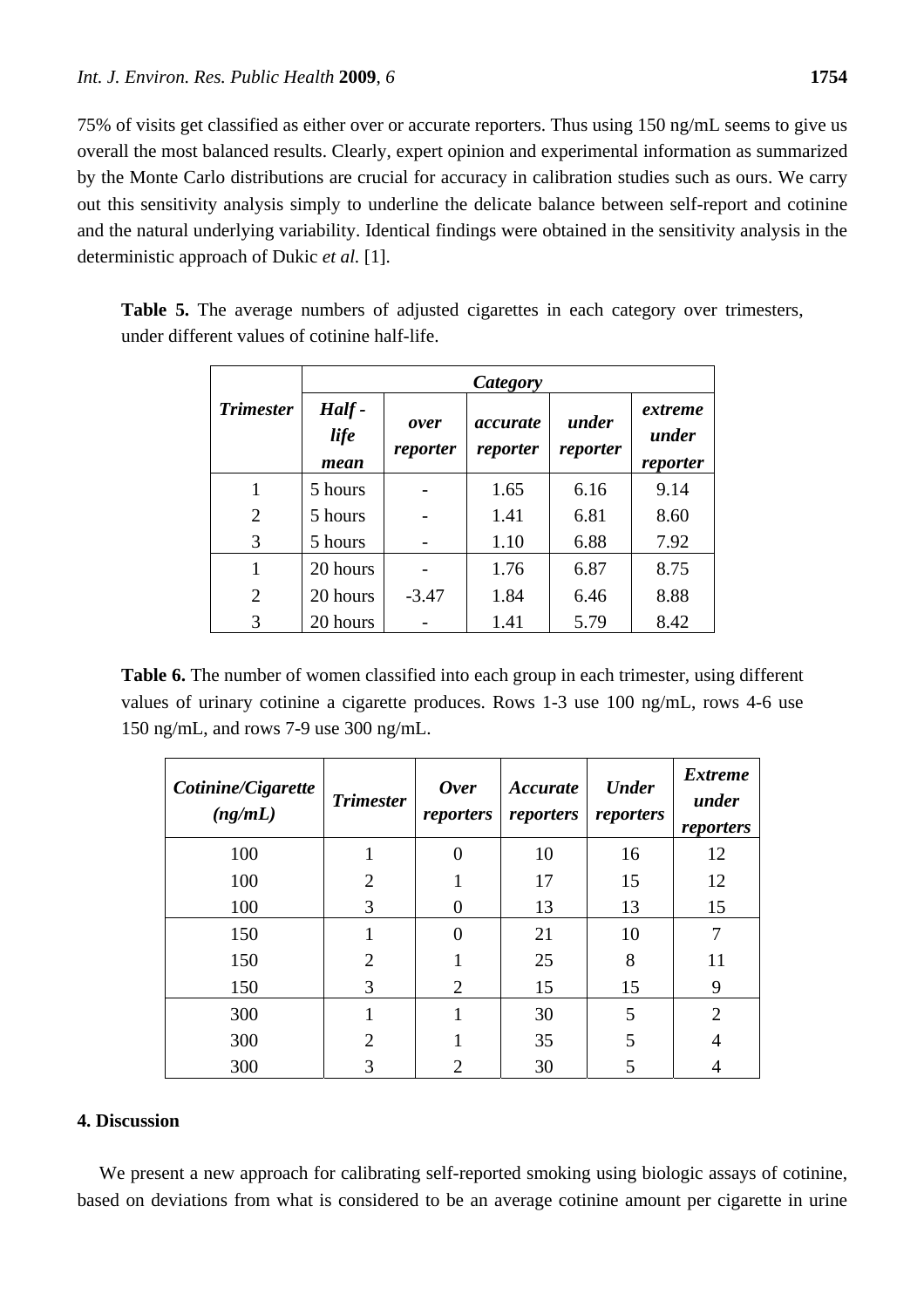over the course of pregnancy [20], while integrating multiple sources of information and heterogeneity among women with respect to exposure metabolism. We have extended the methods from Dukic *et al.* [1] to account for heterogeneity of women and provide classification and adjustment under uncertainty. The uncertainty in non-linear models, such as this one, not only result in larger variation in the results, but may also change the average values used to adjust the self-reports.

The MC method is similar in spirit to the method of Dukic *et al.* [1]. The main difference between the two is that the current method results in the Monte Carlo sample of classifications for each woman, rather than a single deterministic classification. This sample of classifications reflects the metabolic variability in each trimester for every woman. The Monte Carlo approach thus allows us (1) to determine how much the adjustment of self-report will vary once the heterogeneity among women (both in terms of metabolic quantities and trimester) is accounted for, and (2) to perform the most likely classification under conditions of metabolic uncertainty. The new MC method is expected to be more stable than the original method – a larger percentage of women would be classified as accurate reporters since the added variability protects from possible overcorrecting of self-reported measures over time.

Besides accounting for heterogeneity in metabolic parameters over time during pregnancy, there are still possible improvements to our approach. For example, systematic differences in times of urination and fluid intake (and thus urine volume) among women remain an important source of variability which could confound the effect of metabolic differences among women. Thus, future studies should pay particular attention to gathering information on these habits along with the biological measurements such as cotinine when trying to assess smoking exposure. If this could be done, our methods could be extended in a straight-forward manner to accommodate this extra information and yield more precise woman-specific adjustments.

In spite of the limited size, the FHDP study with its rich smoking exposure component has provided us with a unique opportunity to examine some of these questions about the relationship between selfreport and biological measures. However, it is clear that small sample size is a limitation; in particular, studies with only one visit during pregnancy which has both self-report and urinary measurement would not provide good insight into the true smoking behavior over time during pregnancy. Although data on pregnant smokers are in general hard to collect, a larger and better designed dataset with additional repeated measurements of self-report and serum or urinary cotinine, along with detailed timing of voiding during the past three days, all on a larger sample, would almost certainly be very informative. For example, additional repeated measurements would give us a better sense of the pattern of the metabolism heterogeneity over time. In addition, in a sample with larger demographic and metabolic heterogeneity (due for example to a wider distribution in age, BMI, or greater genetic diversity), it is likely that much more variability over time and between women would be captured by the MC method. We hope that this novel approach to classification and calibration of self-reports based on biological measures can shed new light on measurement of smoking exposure in general, and not just during pregnancy, as they are applied to larger datasets.

There are several other limitations to our approach. One is the inability to account for individual variation in smoking topography, that is, how much nicotine is absorbed systemically from each cigarette. Environmental tobacco smoke exposure might also be considered a potential confounder, although cotinine levels from this source are usually insignificant compared to active smoking. Thus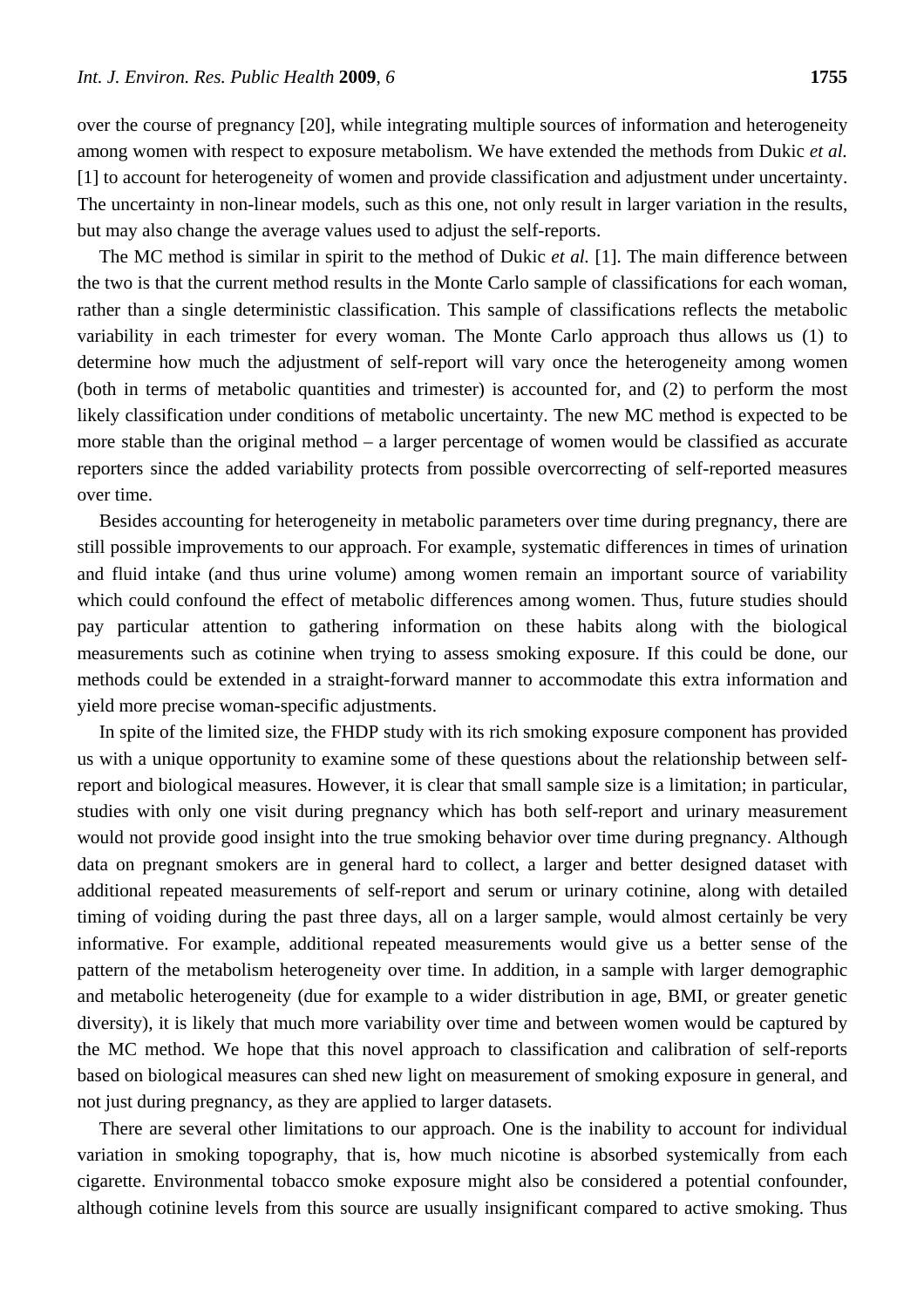there are important potential confounders with metabolic differences, which will remain until better data on them are collected in future studies. Indeed, it may seem that the wide range of discrepancies between common assumptions and our findings implies that either most of the mothers in our rather homogenous sample are inaccurate reporters, or that the assumptions such as blood-urine cotinine conversion factor or cotinine per cigarette levels are simply not appropriate. We unfortunately cannot separate the assumptions from misreporting given our data without relying on further assumptions. More elaborate studies about smoking topography, as well as cotinine metabolism and excretion during pregnancy are needed to make progress with respect to this issue.

The methods proposed in this paper are another step towards more sophisticated methodology for integrating self-reported and biologic estimates of exposure, which are not only able to incorporate heterogeneity among women but also various sources of uncertainty in measurements and data collection. Estimating exposure more precisely enhances the capacity for rigorously testing a variety of hypotheses, as well as time and threshold effects, all of which are critical to establishing causality in exposure-behavior relationship. In future studies, we plan to test whether the combined method proposed here adds incremental value to prediction of behavioral outcomes in exposed offspring, over and above that based on self-report and/or cotinine alone.

## **Acknowledgments**

The Family Health and Development Project was supported by grants from the National Institute of Drug Abuse (K08 DA00330) to Dr. Wakschlag, and from the Walden and Jean Young Shaw Foundation and the Irving B. Harris Center for Developmental Studies. Preparation of this manuscript was also supported by National Institute of Drug Abuse grants R01 DA15223 to Drs. Wakschlag and Dukic and R01 DA02277 to Dr Benowitz. The authors gratefully acknowledge the Editor and three anonymous referees on our earlier papers, as well as colleagues Paul Rathouz, Bennett Leventhal, Sydney Hans, Kristen Kasza and Laura Walton for their contribution to the FHDP and critical feedback on this work.

## **Appendix: Calculations of Uncertainty in Cotinine-Nicotine Cigarette Relationship**

We used the following values for the distributions in our Monte Carlo simulation:

Cotinine blood half-life: Normally distributed with mean 527 min, and standard deviation of 100 min. Ratio Blood-Urine: Normally distributed with mean 8 and standard deviation of 2 Blood cotinine/cigarette: Normally distributed with mean 8, and standard deviation of 0.5.

We derived these values following a set of equilibrium cotinine clearance equations and parameter ranges given to us by Prof. Benowitz' lab:

*Nicotine intake per cigarette = [Cotinine concentration] x [Cotinine clearance] / [f]*  which is equivalent to:

*Blood cotinine concentration per cigarette = (Nicotine per cigarette) / (Cotinine clearance),*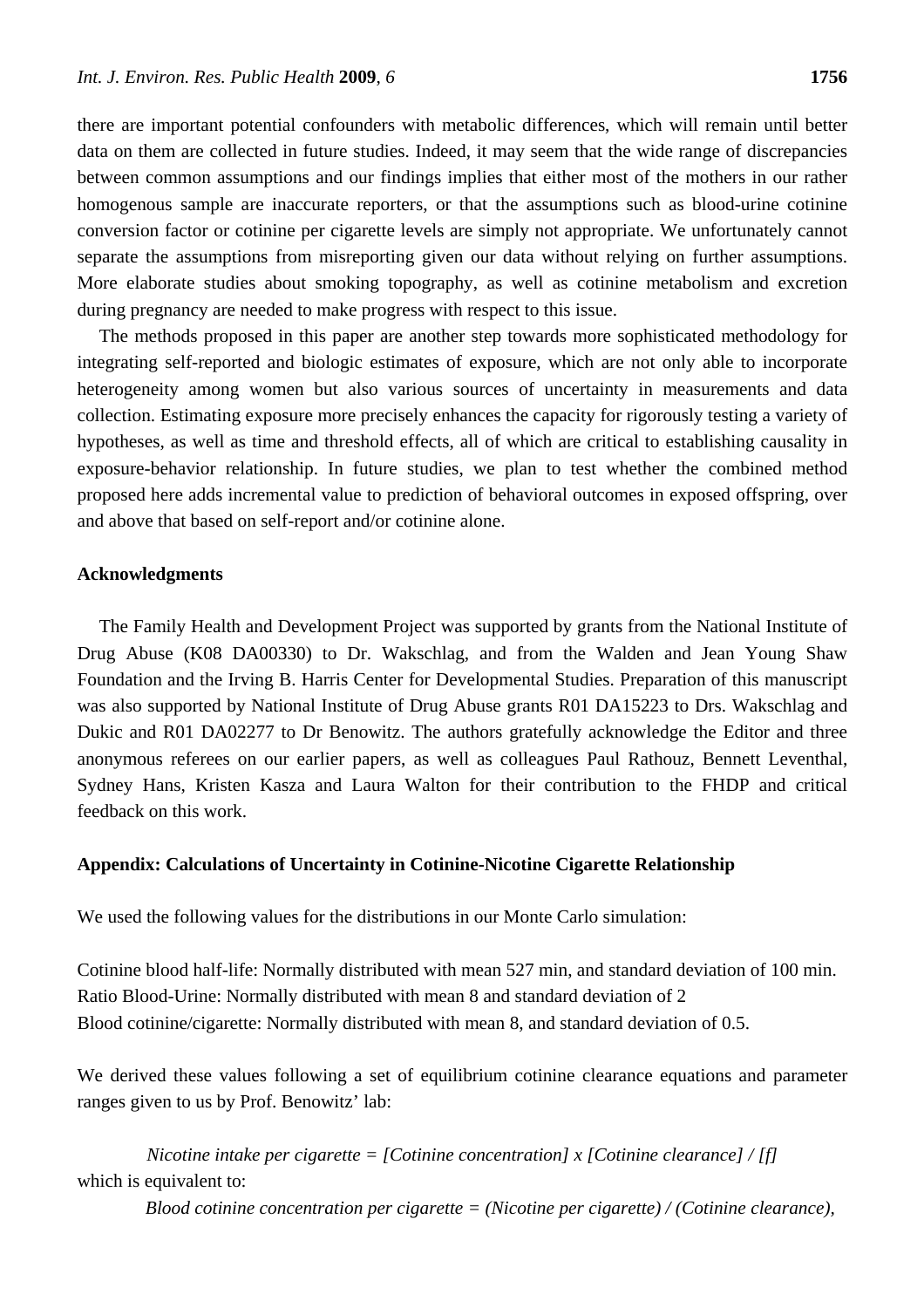where:

- Nicotine per cigarette is distributed normally with mean 1.2 mg/cig and range of 0.5 to 2.
- Cotinine clearance per kg of body weight has mean of 1.46 ranging from 0.9 to 2.
- *f* is a scalar with mean 0.78 and ranging from 0.69 to 0.87.

In our calculations we assume the average body weight is 80 kilograms.

Urine cotinine levels that are used to define smokers in the paper are 30 ng/mL. Notice that historically these values were different. For non-pregnant population, in Jarvis *et al.* UK study from the 80's the blood cotinine level used to define smokers was 14 ng/mL (implying urine level of 112 ng/mL). However, in a more recent study, Benowitz and colleagues have found the urinary cutoff-level of less than 0.2 ng/mL [28]. These differences are primarily due to changes in environmental tobacco smoke exposure that have resulted from changes in lifestyle over time and differences in cultural habits as well as the introduction of Indoor Air regulation in the early 90's. Time and cultural trend must be taken into account in studies of smoking nondisclosure during pregnancy: the study we are using was done in the US in mid 90's. It is also important to take into account the number of smokers in the household, since their cutoff for ETS will most likely need to be higher. Notice, however, that for our purposes identifying the exact cutoff for defining a smoker is not very relevant. Using a cutoff lower than 30 ng/mL would have resulted in an inclusion of a subset of women who did not report being a smoker but whose true exposure would be very low (estimated at most 0.5 cigarette per day). This would have negligible effect on our results.

## **References**

- 1. Dukic, V.; Niessner, M.; Benowitz, N.; Wakschlag, L. Combining Self-report and Cotinine Measures in Assessing Smoking Exposure: A Deterministic Approach. *Nicotine Tob. Res.* **2007**, *9*, 453-465.
- 2. Wakschlag, L.; Leventhal, B.; Cook, E.; Pickett, K. Intergenerational Health Consequences of Maternal Smoking. *Econ. Neurosci.* **2000**, *2*, 47-54.
- 3. Walsh, R. Effects of Maternal Smoking on Adverse Pregnancy Outcomes: Examination of the Criteria of Causation. *Hum. Biol*. **1994**, *66*, 1059-1092.
- 4. Tager, I.; Ngo, L.; Hanrahan, J. Maternal Smoking During Pregnancy. Effects on Lung Function During the First 18 Months of Life. *Am. J. Respir. Crit. Care Med*. **1995**, *152*, 977-983.
- 5. Brook, J.; Brook, D.; Whiteman, M. The Influence of Maternal Smoking During Pregnancy on the Toddler's Negativity. *Arch. Pediatr. Adolesc. Med.* **2000**, *154*, 381-385.
- 6. Pollack, H.; Lantz, P.; Frohna, J. Maternal Smoking and Adverse Birth Outcomes among Singletons and Twins. *Am. J. Public Health* **2000**, *90*, 395-400.
- 7. Fox, S.; Koepsell, T.; Daling, J. Birth Weight and Smoking during Pregnancy -- Effect Modification by Maternal Age. *Am. J. Epidemiol.* **1994**, *139*, 1008-1015.
- 8. Kukla, L.; Hruba, D.; Tyrlik, M. Influence of Prenatal and Postnatal Exposure to Passive Smoking on Infants' Health during the First Six Months of their Life. *Cent. Eur. J. Public Health* **2004**, *12*, 157-160.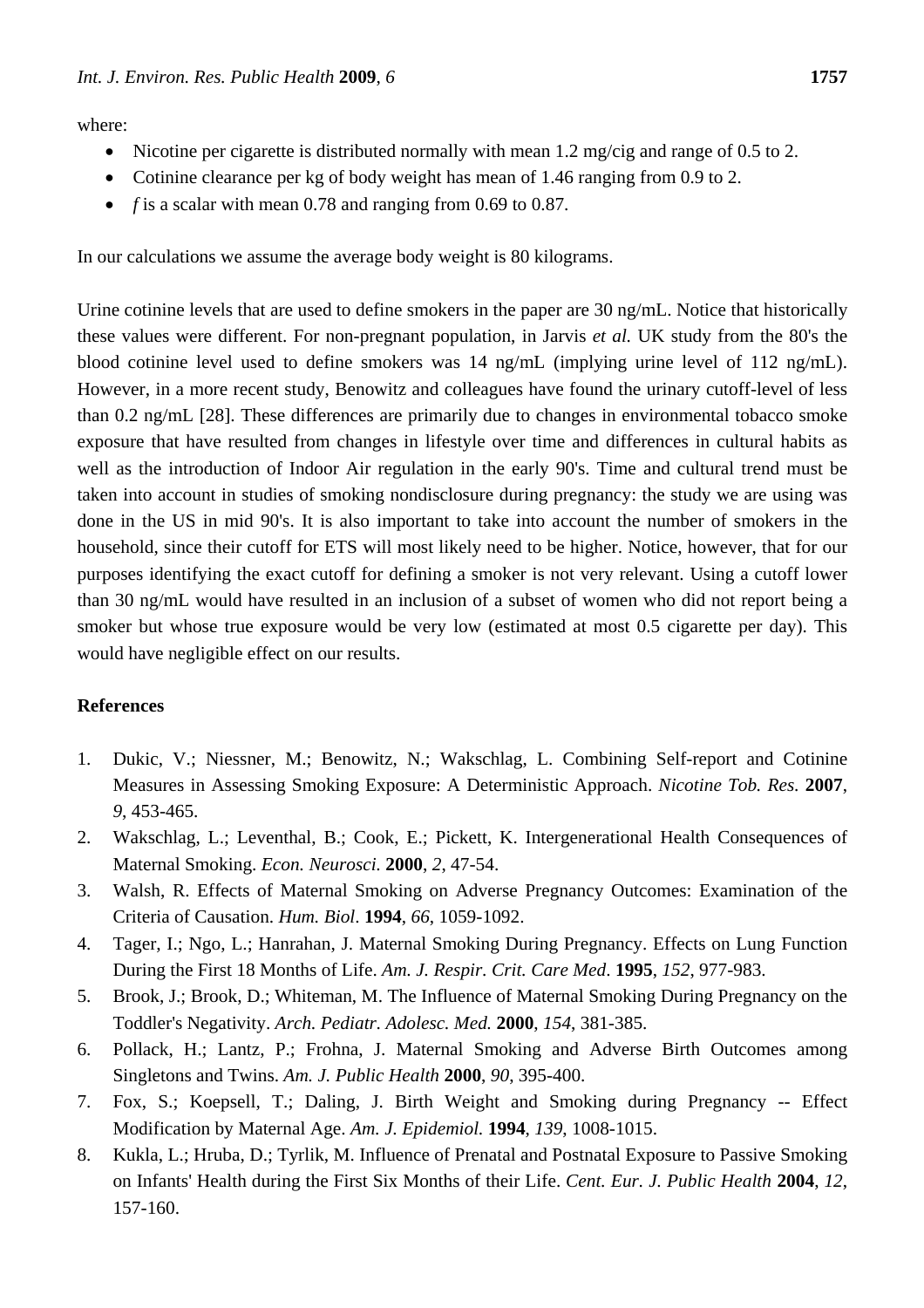- 9. Olds, D. Tobacco Exposure and Impaired Development: A Review of the Evidence. *Mental Retard. Dev. Disabil. Res.* **1997**, *3*, 257-269.
- 10. Wakschlag, L.; Pickett, K.; Cook, E.; Benowitz, N.; Leventhal, B. Maternal Smoking during Pregnancy and Severe Antisocial Behavior in Offspring: A Review. *Am. J. Public Health* **2002**, *92*, 966-974.
- 11. Wakschlag, L.; Leventhal, B.; Pine, D.; Pickett, K.; Carter, A. Elucidating Early Mechanisms of Developmental Psychopathology: The Case of Prenatal Smoking and Disruptive Behavior. *Child Develop*. **2006**, *77*, 893-906.
- 12. Neuman, R.; Lobos, E.; Reich, W.; Henderson, C.; Sun, L.; Todd, R. Prenatal Smoking Exposure and Dopaminergic Genotypes Interact to Cause a Severe ADHD. *Biol. Psychiat.* **2007**, *61*, 1320-1328.
- 13. Wakschlag, L.; Kistner, E.; Pine, D.; Biesecker, G.; Pickett, K.; Skol, A.; Dukic, V.; Blair, J.; Leventhal, B.; Cox, N.; Burns, J.; Kasza, K.; Wright, R.; Cook, E. Interaction of Prenatal Exposure to Cigarettes and MAOA Genotype in Pathways to Youth Antisocial Behavior. *Mol. Psychiatr*. **2009**, In press.
- 14. Mathews, T. Smoking during Pregnancy in the 1990s. *Natl. Vital. Stat. Rep.* **2001**, *49*, 1-14.
- 15. Ventura, S.; Hamilton, B.; Mathews, T.; Chandra, A. Trends and Variations in Smoking during Pregnancy and Low Birth Weight: Evidence from the Birth Certificate, 1990-2000. *Pediatrics* **2003**, *111*, 1176-1180.
- 16. Logan, S.; Spencer, N. Smoking and Other Health Related Behaviour in the Social and Environmental Context. *Arch. Dis. Child.* **1996**, *74*, 176-179.
- 17. Pickett, K.; Wakschlag, L.; Dai, L.; Leventhal, B. Fluctuations of Maternal Smoking during Pregnancy. *Obstet. Gynecol*. **2003**, *101*, 140-147.
- 18. Pickett, K.; Rathouz, P.; Kasza, K.; Wakschlag, L.; Wright, R. Self-reported Smoking, Cotinine Levels, and Patterns of Smoking in Pregnancy. *Paediatr. Perinat. Epidemiol*. **2005**, *19*, 368-376.
- 19. Pickett, K.; Kasza, K.; Biesecker, G.; Wright, R.J.; Wakschlag, L. Women who Remember, Women who Don't: Maternal Recall of Smoking in Pregnancy. *Nicotine Tob. Res.* **2009**, In press.
- 20. Dempsey, D.; Jacob, P., III; Benowitz, N. Accelerated Metabolism of Nicotine and Cotinine in Pregnant Smokers. *J. Pharmacol. Exp. Ther*. **2002**, *301*, 594-598.
- 21. Benowitz, N.; Jacob, P. Metabolism of Nicotine to Cotinine Studied by a Dual Stable Isotope Method. *J. Clin. Pharm. Ther.* **1994**, *56*, 483-493.
- 22. Wakschlag, L.; Pickett, K.; Middlecamp, M.; Walton, L.; Leventhal, B. Pregnant Smokers who Quit, Pregnant Smokers who Can't: Does History of Problem Behavior Make a Difference? *Soc. Sci. Med.* **2003**, *56*, 2449-2460.
- 23. Jacob, P.; Yu, L.; Wilson, M.; Benowitz, N. Selected Ion Monitoring Method for Determination of Nicotine, Cotinine, and Deuterium-labeled Analogs: Absence of an Isotope Effect in the Clearance of Nicotine3', 3'd<sub>2</sub> in Humans. *Biol. Mass Spectrom.* **1991**, 20, 247-252.
- 24. Diggle, P.; Heagerty, P.; Liang, K.; Zeger, S. *Analysis of Longitudinal Data*, 2nd ed.; Oxford Science Publications: New York, NY, USA, 2002.
- 25. Schiffman, S.; Fisher, L.; Zettler-Segal, M.; Benowitz, N. Nicotine Exposure among Nondependent Smokers. *Arch. Gen. Psychiat*. **1990**, *47*, 333-336.